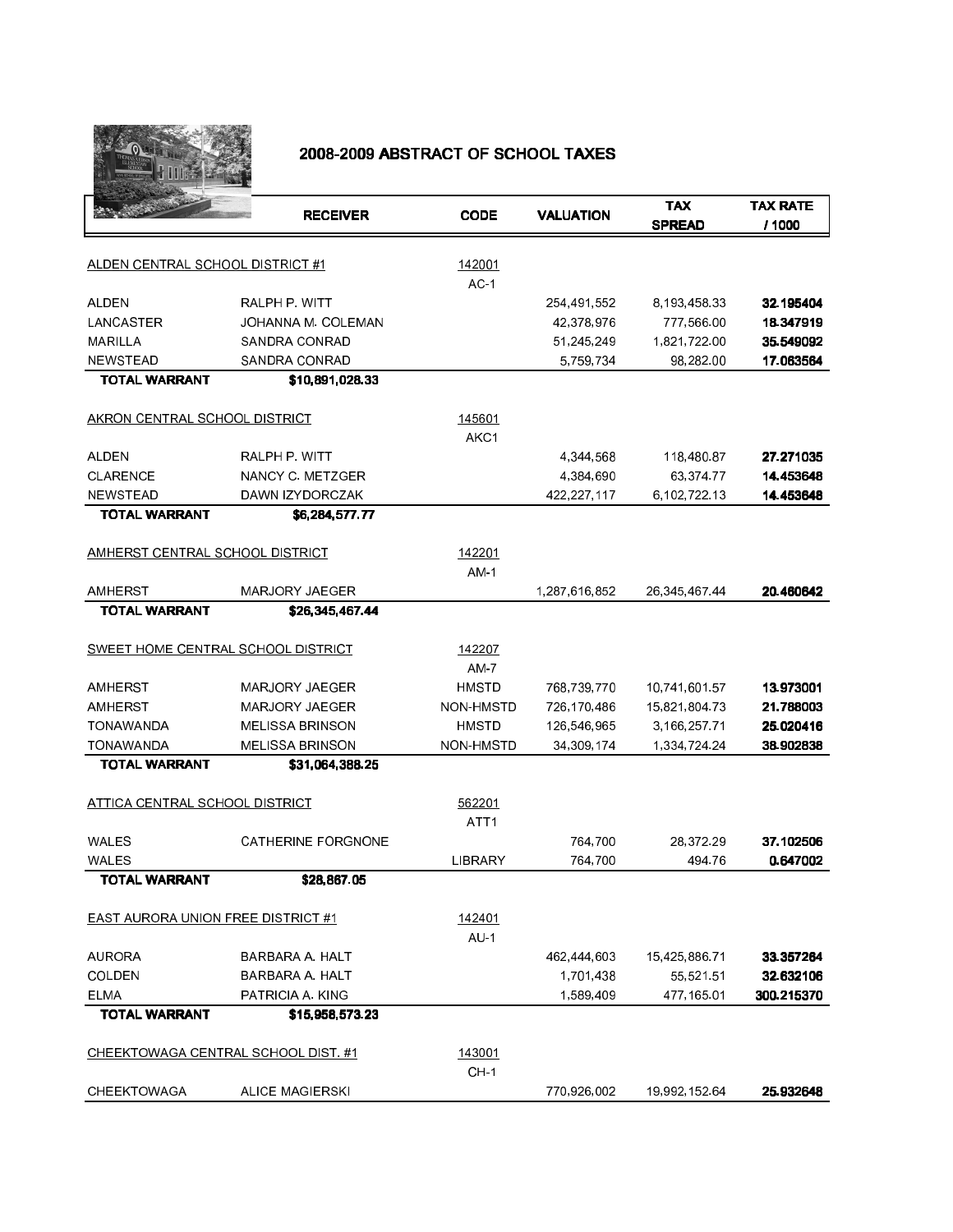| UNION FREE SCHOOL DIST. #2 (MARYVALE)  |                          | 143002           |               |                  |           |
|----------------------------------------|--------------------------|------------------|---------------|------------------|-----------|
|                                        |                          | $CH-2$           |               |                  |           |
| <b>CHEEKTOWAGA</b>                     | <b>ALICE MAGIERSKI</b>   |                  | 587, 583, 077 | 15,287,280.53    | 26.017224 |
| <b>TOTAL WARRANT</b>                   | \$15,287,280.53          |                  |               |                  |           |
| UNION FREE SCHOOL DIST. #3 (CLEV-HILL) |                          | 143003           |               |                  |           |
|                                        |                          | CH <sub>3</sub>  |               |                  |           |
| <b>CHEEKTOWAGA</b>                     | <b>ALICE MAGIERSKI</b>   |                  | 261,032,829   | 10,464,920.45    | 40.090438 |
| <b>TOTAL WARRANT</b>                   | \$10,464,920.45          |                  |               |                  |           |
| UNION FREE SCHOOL DIST. #9 (SLOAN)     |                          | 143009           |               |                  |           |
|                                        |                          | CH-9             |               |                  |           |
| <b>CHEEKTOWAGA</b>                     | <b>ALICE MAGIERSKI</b>   |                  | 265,086,446   | 11,470,914.80    | 43.272355 |
| <b>WEST SENECA</b>                     | RUTH E. BREIDENSTEIN     |                  | 15,732,064    | 870,037.12       | 55.303431 |
| <b>TOTAL WARRANT</b>                   | \$12 340 951 92          |                  |               |                  |           |
|                                        |                          |                  |               |                  |           |
| CLARENCE CENTRAL SCHOOL DISTRICT       |                          | 143201           |               |                  |           |
|                                        |                          | CLC1             |               |                  |           |
| <b>AMHERST</b>                         | MARJORY JAEGER           |                  | 78,868,467    | 1,262,644 41     | 16.009496 |
| CLARENCE                               | NANCY C METZGER          |                  | 2,316,226,553 | 34, 114, 714. 19 | 14.728574 |
| LANCASTER                              | JOHANNA M. COLEMAN       |                  | 49,049,419    | 776,822.58       | 15.837549 |
| <b>NEWSTEAD</b>                        | DAWN IZYDORCZAK          |                  | 90,816,175    | 1,337,671.76     | 14.729444 |
| <b>TOTAL WARRANT</b>                   | \$37,491,852.94          |                  |               |                  |           |
| SPRINGVILLE-GRIFFITH INSTITUTE         |                          | 143801           |               |                  |           |
|                                        |                          | CNC <sub>1</sub> |               |                  |           |
| <b>AURORA</b>                          | BARBARA A. HALT          |                  | 677,130       | 26, 205. 21      | 38.700411 |
| <b>BOSTON</b>                          | JEAN MONCREIFF           |                  | 45,702,611    | 795,919.43       | 17.415185 |
| COLDEN                                 | <b>JEAN MONCREIFF</b>    |                  | 76,005,480    | 2,877,498.92     | 37.859098 |
| <b>COLLINS</b>                         | <b>JEAN MONCREIFF</b>    |                  | 34,027,763    | 846,571.14       | 24.878836 |
| CONCORD                                | <b>JEAN MONCREIFF</b>    |                  | 236,108,469   | 8,223,745.34     | 34.830370 |
| SARDINIA                               | JEAN MONCREIFF           |                  | 24, 275, 970  | 660,578.91       | 27.211226 |
| <b>TOTAL WARRANT</b>                   | 13,430,518.95            |                  |               |                  |           |
|                                        |                          |                  |               |                  |           |
| DEPEW UNION FREE SCHOOL                |                          | 143007           |               |                  |           |
|                                        |                          | <b>DUFC</b>      |               |                  |           |
| CHEEKTOWAGA                            | <b>ALICE MAGIERSKI</b>   |                  | 318,481,812   | 10,217,620.12    | 32.082272 |
| LANCASTER                              | JOHANNA M. COLEMAN       |                  | 220,420,875   | 4,714,433.75     | 21.388327 |
| <b>TOTAL WARRANT</b>                   | \$14,932,053.87          |                  |               |                  |           |
| EDEN CENTRAL SCHOOL DISTRICT #1        |                          | 144001           |               |                  |           |
|                                        |                          | $EC-1$           |               |                  |           |
| <b>BOSTON</b>                          | <b>MARY JO HULTQUIST</b> |                  | 104,254,940   | 1,807,158.88     | 17.334036 |
| CONCORD                                | MARY JO HULTQUIST        |                  | 5,228,974     | 181,278.45       | 34.668073 |
| <b>EDEN</b>                            | <b>MARY JO HULTQUIST</b> |                  | 326,105,951   | 8,075,331.99     | 24.762909 |
| <b>EVANS</b>                           | DIANA A CAFFERTY         |                  | 46,616,506    | 808,052.19       | 17.334036 |
| <b>NORTH COLLINS</b>                   | MARY JO HULTQUIST        |                  | 10,295,787    | 178,467.54       | 14.334036 |
| <b>TOTAL WARRANT</b>                   | \$11,050,289.05          |                  |               |                  |           |
| FRONTIER CENTRAL SCHOOL DIST. #4       |                          | 144804           |               |                  |           |
|                                        |                          |                  |               |                  |           |

TOTAL WARRANT \$19,992,152.64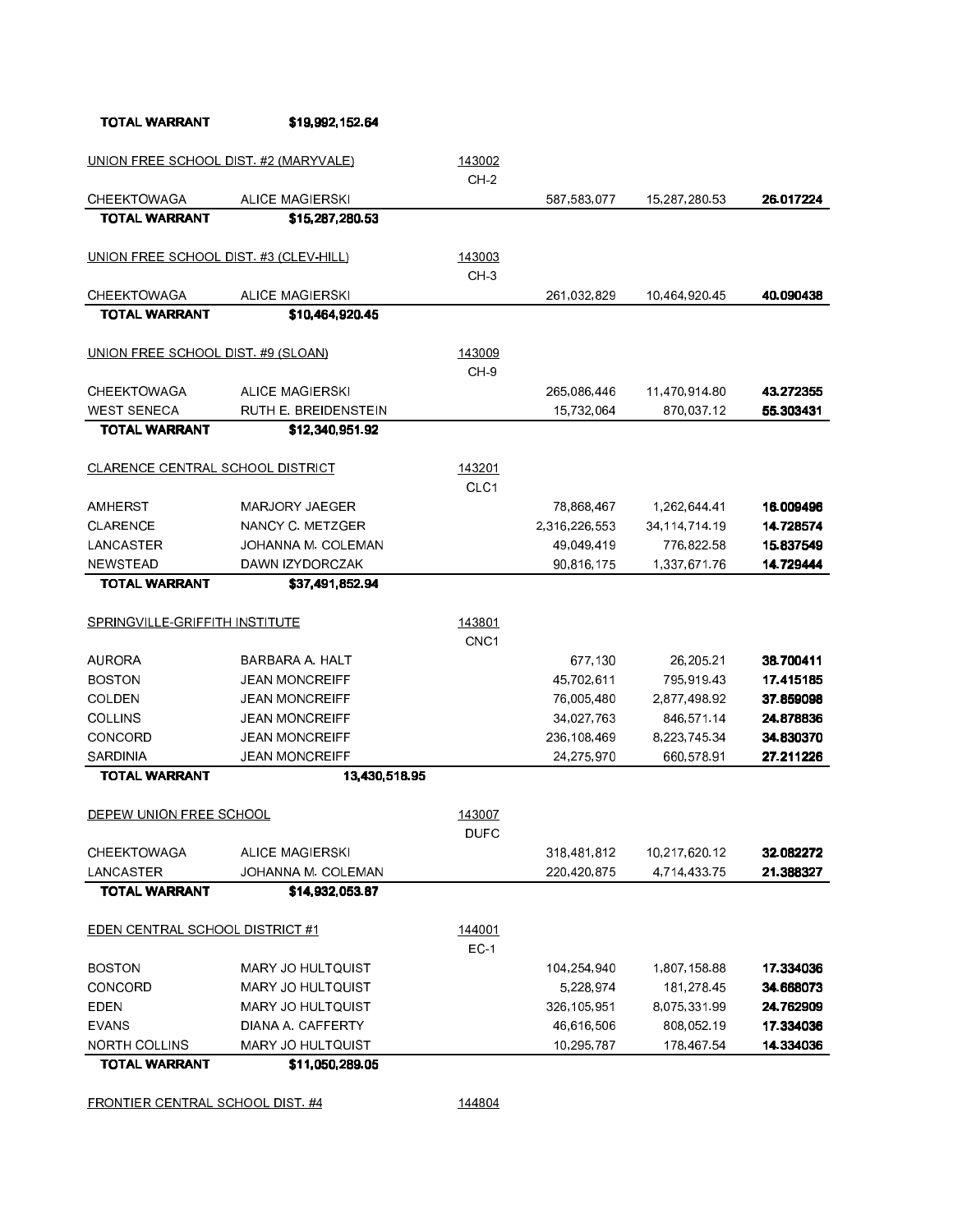| <b>EDEN</b>                              | <b>CATHY RYBCZYNSKI</b> |                  | 896,765       | 18,285.85     | 20.390907  |
|------------------------------------------|-------------------------|------------------|---------------|---------------|------------|
| <b>HAMBURG</b>                           | <b>CATHY RYBCZYNSKI</b> |                  | 1,338,796,536 | 30,575,187.61 | 22.837815  |
| <b>TOTAL WARRANT</b>                     | \$30,593,473.46         |                  |               |               |            |
| GRAND ISLAND CENTRAL SCHOOL DIST.        |                         | 144601           |               |               |            |
|                                          |                         | GRC1             |               |               |            |
| <b>GRAND ISLAND</b>                      | PATRICIA A. FRENTZEL    |                  | 694,179,662   | 27,126,387.85 | 39.076898  |
| <b>TOTAL WARRANT</b>                     | \$27,126,387.85         |                  |               |               |            |
| GOWANDA CENTRAL SCHOOL DISTRICT          |                         | 047201           |               |               |            |
|                                          |                         | GOC <sub>1</sub> |               |               |            |
| <b>COLLINS</b>                           | <b>GOWANDA CSD</b>      |                  | 92,840,225    | 1,778,136.99  | 19.152657  |
| <b>COLLINS</b>                           | <b>GOWANDA CSD</b>      | LIBRARY          | 92,840,225    | 29,396.41     | 0.316637   |
| <b>NORTH COLLINS</b>                     | <b>GOWANDA CSD</b>      |                  | 13,093        | 175 54        | 13.406860  |
| <b>NORTH COLLINS</b>                     | <b>GOWANDA CSD</b>      | LIBRARY          | 13,093        | 290           | 0.221646   |
| <b>TOTAL WARRANT</b>                     | \$1 807 711 84          |                  |               |               |            |
|                                          |                         |                  |               |               |            |
| HAMBURG CENTRAL SCHOOL DISTRICT          |                         | 144801<br>$HC-1$ |               |               |            |
| <b>BOSTON</b>                            | DAVID J. SHENK          |                  | 281,336,754   | 4,772,582.91  | 16.963951  |
| EDEN                                     | DAVID J. SHENK          |                  | 6,026,105     | 146,037.93    | 24.234216  |
| <b>HAMBURG</b>                           | <b>CATHY RYBCZYNSKI</b> |                  | 696,602,124   | 18,907,399.16 | 27.142322  |
| ORCHARD PARK                             | <b>CAROL R. HUTTON</b>  |                  | 97,000,428    | 2,742,517.54  | 28.273252  |
| <b>TOTAL WARRANT</b>                     | \$26,568,537.54         |                  |               |               |            |
|                                          |                         |                  |               |               |            |
| HOLLAND CENTRAL SCHOOL DISTRICT          |                         | 145001           |               |               |            |
|                                          |                         | HDC1             |               |               |            |
| <b>AURORA</b>                            | BARBARA A. HALT         |                  | 5,461,988     | 190,765.47    | 34.926014  |
| COLDEN                                   | PAULA McBRIDE           |                  | 45,574,902    | 1,556,770.11  | 34.158496  |
| CONCORD                                  | PAULA McBRIDE           |                  | 311,622       | 9,792.65      | 31.424782  |
| <b>HOLLAND</b>                           | PAULA McBRIDE           |                  | 214,801,391   | 3,479,474.94  | 16.198568  |
| SARDINIA                                 | PAULA McBRIDE           |                  | 28,533,854    | 700,523.55    | 24.550611  |
| WALES                                    | <b>PAULA MCBRIDE</b>    |                  | 28,022,925    | 978,460.36    | 34.916425  |
| <b>TOTAL WARRANT</b>                     | \$6,915,787.08          |                  |               |               |            |
| IROQUOIS CENTRAL SCHOOL DISTRICT #1      |                         | 144201           |               |               |            |
|                                          |                         | IRC1             |               |               |            |
| <b>AURORA</b>                            | BARBARA A. HALT         |                  | 18,585,111    | 608,341.75    | 32.732748  |
| <b>ELMA</b>                              | PATRICIA A. KING        |                  | 48,823,270    | 14,383,684.67 | 294.607155 |
| LANCASTER                                | JOHANNA M. COLEMAN      |                  | 8,838,739     | 139,980.42    | 15.837148  |
| MARILLA                                  | DAWN PEARCE             |                  | 125,295,686   | 3,844,816.40  | 30.685944  |
| WALES                                    | <b>SHIRLEY SCHLITZ</b>  |                  | 77,900,479    | 2 549 740 01  | 32.730736  |
| <b>TOTAL WARRANT</b>                     | 21,526,563.25           |                  |               |               |            |
|                                          |                         |                  |               |               |            |
| <b>LANCASTER CENTRAL SCHOOL DIST. #1</b> |                         | 145201           |               |               |            |
|                                          |                         | LC <sub>1</sub>  |               |               |            |
| <b>CHEEKTOWAGA</b>                       | <b>ALICE MAGIERSKI</b>  |                  | 180,715,291   | 4,320,231.79  | 23.906288  |
| <b>ELMA</b>                              | PATRICIA A. KING        |                  | 679,019       | 206,622.90    | 304.296198 |
| LANCASTER                                | JOHANNA M. COLEMAN      |                  | 2,079,103,286 | 33,135,877.03 | 15.937581  |
| <b>TOTAL WARRANT</b>                     | \$37,662,731.72         |                  |               |               |            |

FR-4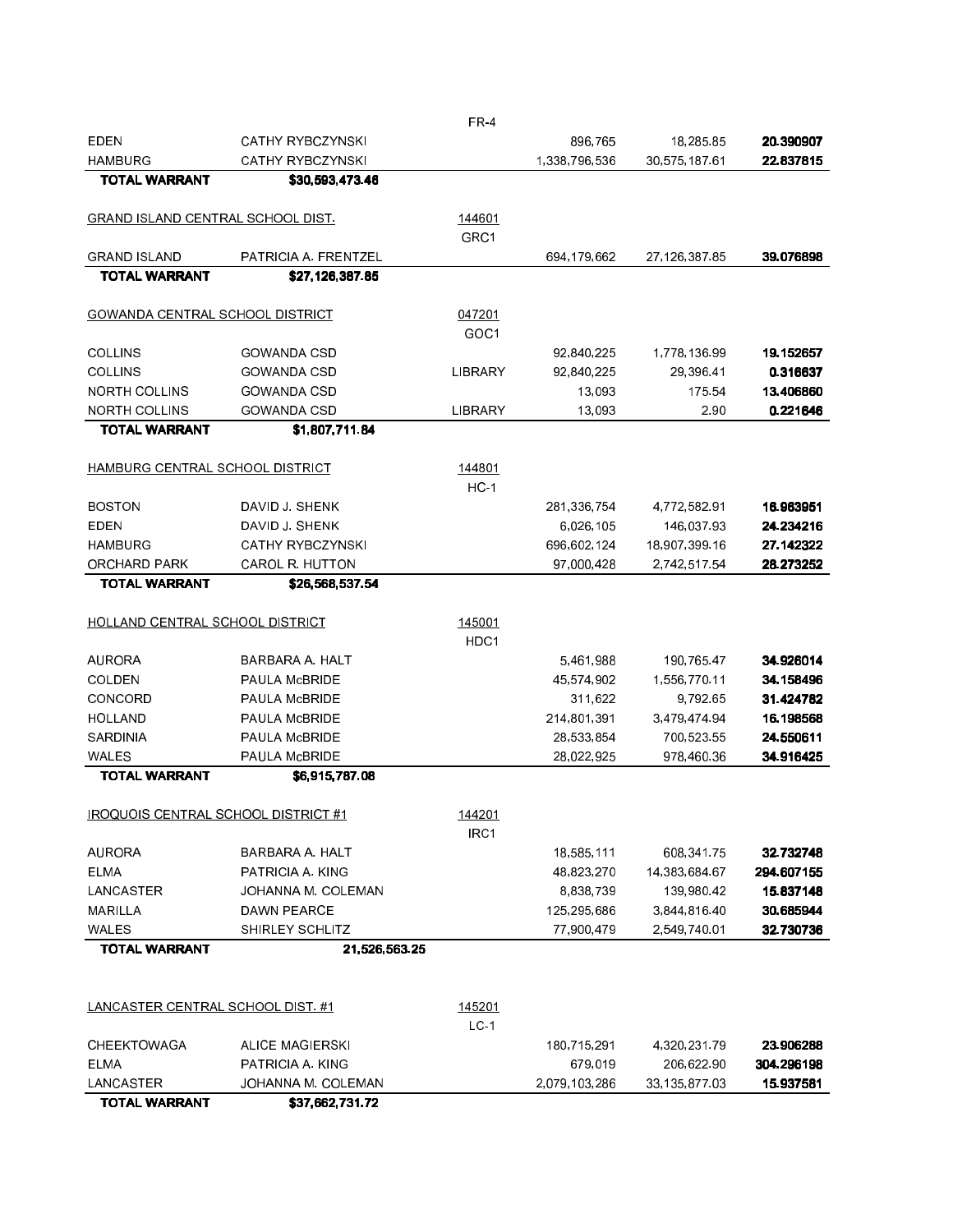|                                           | LAKE SHORE CENT. EVANS-BRANT SCHOOLS  | 144401<br>LSC1             |               |               |            |
|-------------------------------------------|---------------------------------------|----------------------------|---------------|---------------|------------|
| <b>BRANT</b>                              | DIANA A. CAFFERTY                     |                            | 95,561,053    | 1,474,370.30  | 15.428569  |
| EDEN                                      | DIANA A CAFFERTY                      |                            | 2,571,987     | 56,688.68     | 22.040813  |
| <b>EVANS</b>                              | DIANA A. CAFFERTY                     |                            | 867,049,142   | 13,377,327.51 | 15.428569  |
| <b>TOTAL WARRANT</b>                      | \$14,908,386.49                       |                            |               |               |            |
|                                           | NORTH COLLINS CENTRAL SCHOOL DIST. #1 | 145801                     |               |               |            |
|                                           |                                       | NCC <sub>1</sub>           |               |               |            |
| <b>BRANT</b>                              | NO COLLINS CENT SCH DIST              |                            | 27,072,581    | 527 848 97    | 19.497549  |
| <b>COLLINS</b>                            | NO COLLINS CENT SCH DIST              |                            | 6,347,094     | 176,789.68    | 27.853641  |
| CONCORD                                   | NO COLLINS CENT SCH DIST              |                            | 13,895,291    | 541,848.25    | 38.995099  |
| <b>EDEN</b>                               | NO COLLINS CENT SCH DIST              |                            | 607,535       | 16,922.06     | 27.853638  |
| <b>EVANS</b>                              | DIANA A. CAFFERTY                     |                            | 6,052,544     | 118,009.77    | 19.497548  |
| <b>NORTH COLLINS</b>                      | NO COLLINS CENT SCH DIST              |                            | 155,014,009   | 3,022,393.24  | 19.497549  |
| <b>TOTAL WARRANT</b>                      | \$4,403,811.97                        |                            |               |               |            |
| ORCHARD PARK CENTRAL SCHOOL #1            |                                       | 146001<br>OPC <sub>1</sub> |               |               |            |
| <b>AURORA</b>                             | BARBARA A HALT                        |                            | 25,356,987    | 881,354.60    | 34.757860  |
| <b>BOSTON</b>                             | <b>DAVID SHENK</b>                    |                            | 103,821,364   | 1,623,873.80  | 15.641037  |
| <b>ELMA</b>                               | PATRICIA A. KING                      |                            | 1,164,468     | 364 269 74    | 312.820743 |
| <b>HAMBURG</b>                            | <b>CAHTY RYBCZYNSKI</b>               |                            | 91,490,972    | 2,289,621.87  | 25.025659  |
| ORCHARD PARK                              | <b>CAROL HUTTON</b>                   |                            | 1,342,656,724 | 35,000,905.83 | 26.068395  |
| <b>WEST SENECA</b>                        | RUTH E. BREIDENSTEIN                  |                            | 91,548,493    | 2,952,398.71  | 32.249561  |
| <b>TOTAL WARRANT</b>                      | \$43,112,424.55                       |                            |               |               |            |
| PIONEER CENTRAL SCHOOL DISTRICT #1        |                                       | 048401                     |               |               |            |
|                                           |                                       | <b>PC-1</b>                |               |               |            |
| HOLLAND                                   | PIONEER CENT SCH DIST                 |                            | 610,400       | 7,313.99      | 11.982288  |
| HOLLAND                                   | PIONEER CENT SCH DIST                 | LIBRARY                    | 610,400       | 122.14        | 0.200115   |
| SARDINIA                                  | PIONEER CENT SCH DIST                 |                            | 70,528,900    | 1,280,851 02  | 18.160655  |
| SARDINIA                                  | PIONEER CENT SCH DIST                 | LIBRARY                    | 70,528,900    | 21,391.25     | 0.303299   |
| <b>TOTAL WARRANT</b>                      | \$1,309,678.40                        |                            |               |               |            |
| KENMORE-TONAWANDA UNION FREE              |                                       | 146401<br>UNF1             |               |               |            |
| <b>TONAWANDA</b>                          | <b>MELISSA BRINSON</b>                |                            | 1,891,397,321 | 71,928,790.39 | 38.029445  |
| <b>TOTAL WARRANT</b>                      | \$71,928,790.39                       |                            |               |               |            |
| <u>WILLIAMSVILLE CENTRAL SCHOOL DIST.</u> |                                       | 142203<br>WMC3             |               |               |            |
| AMHERST                                   | MARJORY JAEGER                        |                            | 4,440,104,455 | 87,621,594.09 | 19.734129  |
| CHEEKTOWAGA                               | <b>ALICE MAGIERSKI</b>                |                            | 3,130,686     | 91,673.37     | 29.282198  |
| <b>CLARENCE</b>                           | NANCY C. METZGER                      |                            | 639 648 379   | 11,612,847.02 | 18.155048  |
| <b>TOTAL WARRANT</b>                      | \$99,326,114.48                       |                            |               |               |            |
| <u>WEST SENECA CENTRAL SCHOOL DIST.</u>   |                                       | 146801<br>WSC1             |               |               |            |
| CHEEKTOWAGA                               | <b>ALICE MAGIERSKI</b>                |                            | 262,322,893   | 7,106,302.25  | 27.089905  |